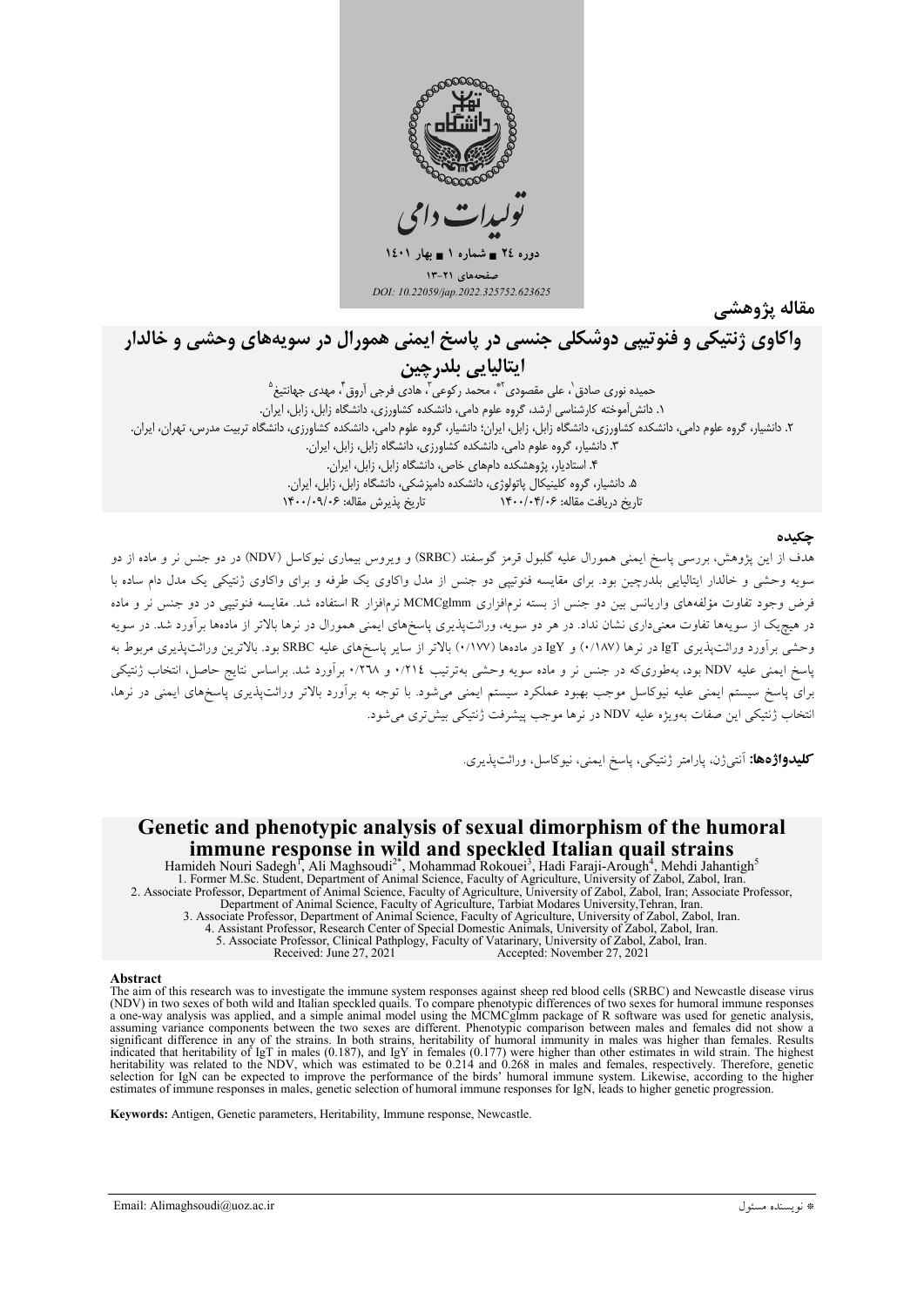مقدمه

در سالهای اخیر همراه با رشد جمعیت در جهان، پرورش پرندگان بهعنوان تولیدکنندگان منابع پروتئینی در دسترس و ارزان قیمت گسترش یافته است، بهطوریکه امروزه گوشت سفيد پرندگان رتبه نخست تأمين پروتئين حیوانی در سبد غذایی مردم جهان را بهدست آورده است. علاوه بر توسعه فراگیر مرغ اهلی در بسیاری از نقاط دنیا، پرورش سایر پرندگان از جمله بلدرچین نیز رواج پیدا کرده است. در سایه توسعه صنعت پرورش بلدرچین و با درنظرگرفتن ارزش اقتصادی، سویههای مختلفی از بلدرچین موردمطالعه قرار گرفتهاند. بلدرچین ژاپنی (Coturnix coturnix japonica) به عنوان یک پرنده دومنظوره و با توجه به توانایی تولید گوشت و تخم مناسب بیشتر موردتوجه قرار گرفته است. سویههای بلدرچين وحشى (wild) و خالدار ايتاليايي ( Italian speckled) از جمله سويههاى بلدرچين ژاپنى هستند. بیشتررین پژوهشها بر روی بلدرچین مربوط به سویه وحشی بلدرچین ژاپنی بوده و به اهمیت و توانایی تولیدی سایر سویهها کم تر پرداخته شده است [۱ و ۳].

با توجه به ارتباط ژنتیکی وزن بدن با مقدار گوشت (لاشه) تولیدی و همچنین ارتباط منفی با صفات تخم گذاری، اغلب مطالعات در بلدرچین بر روی صفات رشد متمرکز شده است [٤، ٥] و صفات دیگر از جمله پاسخهای سیستم ایمنی در بلدرچین کمتر مورد توجه قرار گرفته است [٦، ٧]. مرسومترين بخشهاى ارزيابي عملکرد سیستم ایمنی پرندگان، ایمنی همورال است که اغلب در پاسخ به پاتوژنها، واکسنها و برخی آنتى ژنهاى غيربيمارىزا مانند گلبول قرمز گوسفند سنجيده مي شو د [٨].

عملکرد سیستم ایمنی و در پی آن مقاومت بسیاری از جانوران به عوامل بیماریزا در دو جنس نر و ماده

متفاوت است [۹ و ۱۰]. بهعبارت دیگر، دو شکلی جنسی در پاسخهای ایمنی همورال، سلول<sub>ی</sub> و ذات<sub>ی</sub> در سنین مختلف در پرندگان مشاهده میشود [۱۱]. اختلاف پاسخ ایمنی در دو جنس اهمیت زیادی دارد، بهطوریکه تفاوت در عملکرد سیستم ایمنی در انسان موجب شده است تا در سالهای اخیر پیشنهاد شود که برای ایمنیزایی علیه بیماریهای مختلف در نوزادان پسر و دختر، دزهای متفاوتی از واکسن در نظر گرفته شود [۹]. تفاوت عملکرد سیستم ایمنی در دو جنس به مرحله بلوغ و شرایط فیزیولوژیکی خاص هر جنس و عواملی مانند نوع و غلظت هورمونهای ترشح شده در بدن آنها برم*ی گ*ردد، بهطوریکه در اغلب گونهها جنس ماده در مقابل بسیاری از عفونتها نسبت به جنس نر مقاومتر است [١٢]. ازآنجاییکه سیستم ایمنی نوزاد اغلب جانوران در ابتدای دوره زندگی به قدر کافی تکامل نیافته است، مادر ایمنی نوزاد را تأمین میکند. باقیمانده کیسه زرده در پرندگان [۱۳] و آغوز در پستانداران [۱٤] این وظیفه را بهعهده دارد. به همین جهت پاسخهای سیستم ایمنی اکتسابی در جنس ماده قویتر از جنس نر است.

مطالعات متعددی درخصوص بررسی دو شکلی جنسی در بلدرچین بر روی صفات رشد [۱۵ و ۱۷]، بازده مصرف خوراک [۱۷] و کیفیت و کمیت گوشت و لاشه [۱۵ و ۱۸] انجام شده است. اما براساس بررسیهای انجامشده تاكنون مقايسه فنوتيپي و ژنتيكي عملكرد سیستم ایمنی همورال در بلدرچین انجام نشده است. تجربه اصلاحزاد مرغهای گوشتی و تخمگذار نشان داده است که موفقیت این صنعت در گرو تأمین نیازمندیهای پرندگان نر و ماده بهطور مجزا است [۱۵]. با توجه به شرایط متفاوت فیزیولوژیکی برای بهینهشدن تولید بهویژه شرایط تغذیه دو جنس مطابق با نیازمندیهای آنها در نظر گرفته می شود. توسعه پرورش بلدرچین چالشهای

تو*لیدات دامی* دوره ٢٤ = شماره ١ = بهار ١٤٠١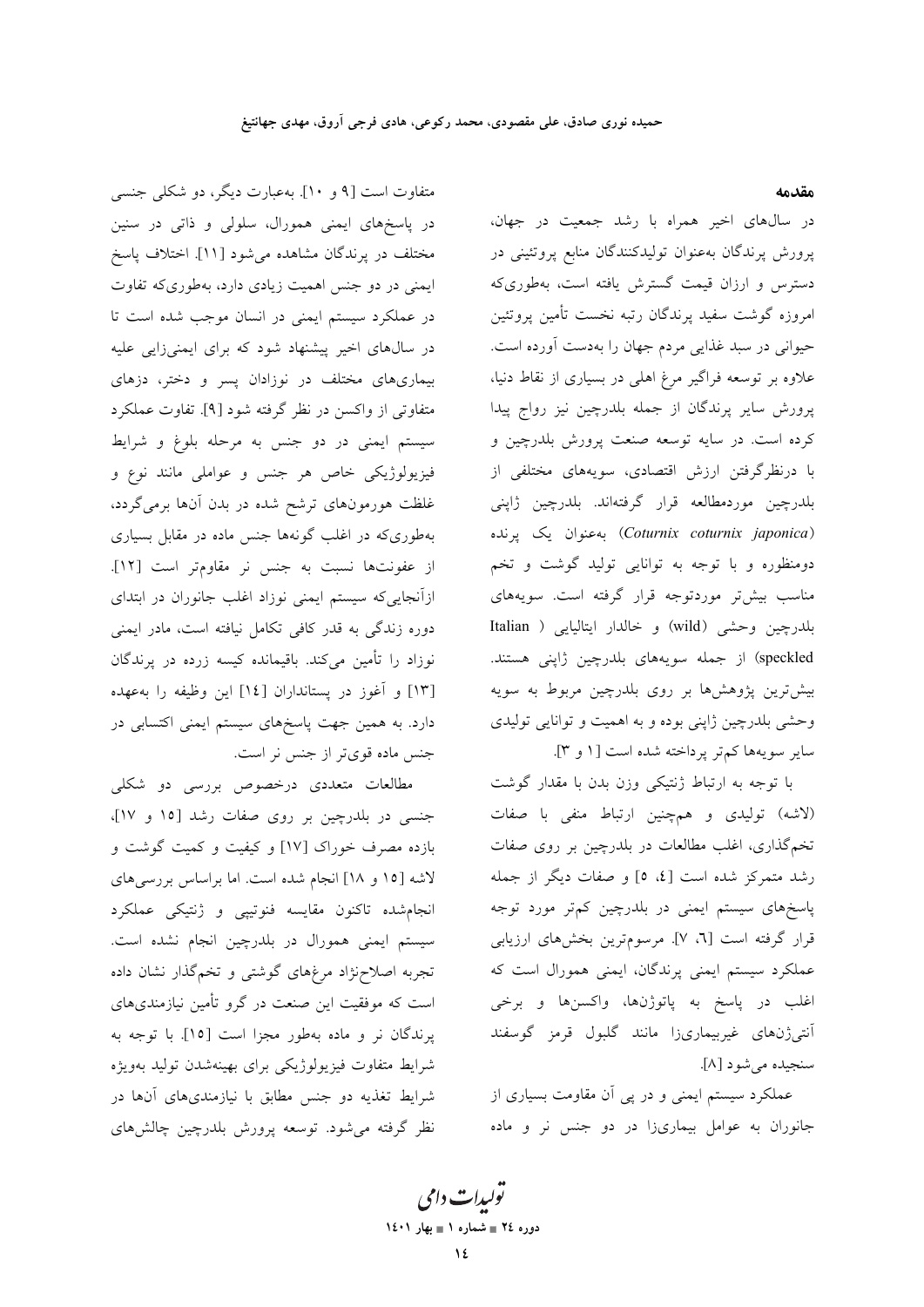جدیدی را پیش روی این صنعت نهاده است که یکی از آنها تفاوت پاسخهای دو جنس نر و ماده نسبت به شرایط پرورش است. از طرفی ممکن است پاسخ جنس نر و ماده بلدرچین به اجرام بیماریزا متفاوت باشد، که مي تواند در برنامههاي واكسيناسيون موردتوجه قرار گيرد. لذا، هدف این پژوهش، مقایسه تفاوتهای فنوتیپی و ژنتیکی پاسخهای ایمنی همورال علیه گلبول قرمز گوسفند و واکسن نیوکاسل در دو جنس نر و ماده سویههای وحشى وخالدار ايتاليايي بلدرچين بود

## مواد و روشها

دادههای این پژوهش از دو جمعیت بلدرچین ژاپنی شامل سویههای وحشی و خالدار ایتالیایی بهدست آمد. این دو جمعیت در یک سالن و تحت شرایط مدیریتی یکسان پرورش داده شدند. در نسل نخست، ٤٠٠ جوجه يک روزه از هر یک از دو سویه با شماره بال تعیین هویت شدند. همه پرندگان تا سن ٢١روزگی در قفسهای گروهی با ٤٠ پرنده در هر قفس نگهداری شدند. از سن ۲۱روزگی تا ٤٥روزگی جنسهای نر و ماده بهمنظور جلوگیری از آمیزش کنترل نشده جدا شدند. در سن ٤٥ روزگی، پرندگان نر و ماده جنس بهصورت تصادفی در قفسهایی با گنجایش دو پرنده (یک نر و یک ماده) قرار گرفتند. شماره پرندگان و شماره قفس بهمنظور تعیین خانوادهها ثبت شد.

تخم پرندگان از سن ۷۰ روزگی تا ۸۰ روزگی جمع آوری شده و پس از ضدعفونی در اتاق سرد با دمای ۱۲-۱۲ درجه سانتیگراد و رطوبت ۷۰ درصد تا زمان قراردادن در دستگاه جوجهکشی (بلدرچین دماوند، ایران) نگهداری شدند. در روز پنجم و دهم از زمان شروع جمع آوری تخم (سن ٧٥ و ٨٠ روزگي پرندگان والد) تخمها به جوجهکشی منتقل شدند و برای تجدید هر نسل

دو مرتبه جوجهکشی انجام شد. این فرایند طی چهار نسل ادامه یافت. پرندگان با جیره استاندارد حاوی ۲۵۵ گرم بر کیلوگرم پروتئین خام و ۱۲/۳ مگاژول بر کیلوگرم انرژی متابولیسمی در دوره رشد تا ٤٥ روزگی و حاوی ٢٠١ گرم بر کیلوگرم پروتئین خام و ۱۱/۷ مگاژول بر کیلوگرم در دوره تخمگذاری تغذیه شدند. در کل دوره أب و دان بهصورت آزاد در اختیار پرندگان بود و یک برنامه نوری شامل ۲۰ ساعت روشنایی و چهار ساعت تاریکی در کل دوره اعمال شد.

در هر نسل تمام پرندگان در سن ٢٤ روزگی با واكسن نيوكاسل B۱ بهصورت چشمى واكسينه شدند. همچنین در سنین ۳۱ و ۳۸ روزگی به سمت چپ عضله سینه هر یک از پرندگان مقدار ۰/۲ میلیلیتر از سوسپانسیون پنج درصد SRBC در بافر فسفات (PBS) استریل تزریق شد. در سن ٤٥روزگی، نمونه خون از ورید بالی پرندگان توسط سرنگ انسولین گرفته شد. در محل نمونهگیری، نمونهها روی یخ نگهداری شدند و پس از انتقال به آزمایشگاه با سانتریفیوژ (پارس آزما، ایران) با دور ۲۵۰۰ g بهمدت ۱۰ دقیقه و دمای چهار درجه سانتیگراد سرم جداسازی شد. نمونههای سرم تا زمان آزمایش در دمای ۸۰– درجه سانتیگراد نگهداری شدند.

عیار آنتیبادی علیه ویروس نیوکاسل (IgN) توسط روش ممانعت از آگلوتیناسیون سنجیده شد. برای تعیین عیار آنتی بادی کل علیه IgT) SRBC) ابتدا سرم در دمای ٥٦ درجه سانتىگراد بهمنظور غيرفعالسازى سيستم کمیلمان در بنِ ماری بهمدت ۳۰ دقیقه حرارت داده شد. سپس یک سری رقت از هر یک از نمونههای سرم در بافر فسفات (mol/L) ۰/۰۱ و pH=۷/٤) در میکرویلت با گوده U شکل به تعداد ۱۲ مرتبه ایجاد شد. با تیمار سری رقت ایجادشده با سوسیانسیون یک درصد SRBC در دمای اتاق هماگليوتيناسيون نمونهها بررسي شد و log2 نمونه

تولیدات دامی دوره ٢٤ = شماره ١ = بهار ١٤٠١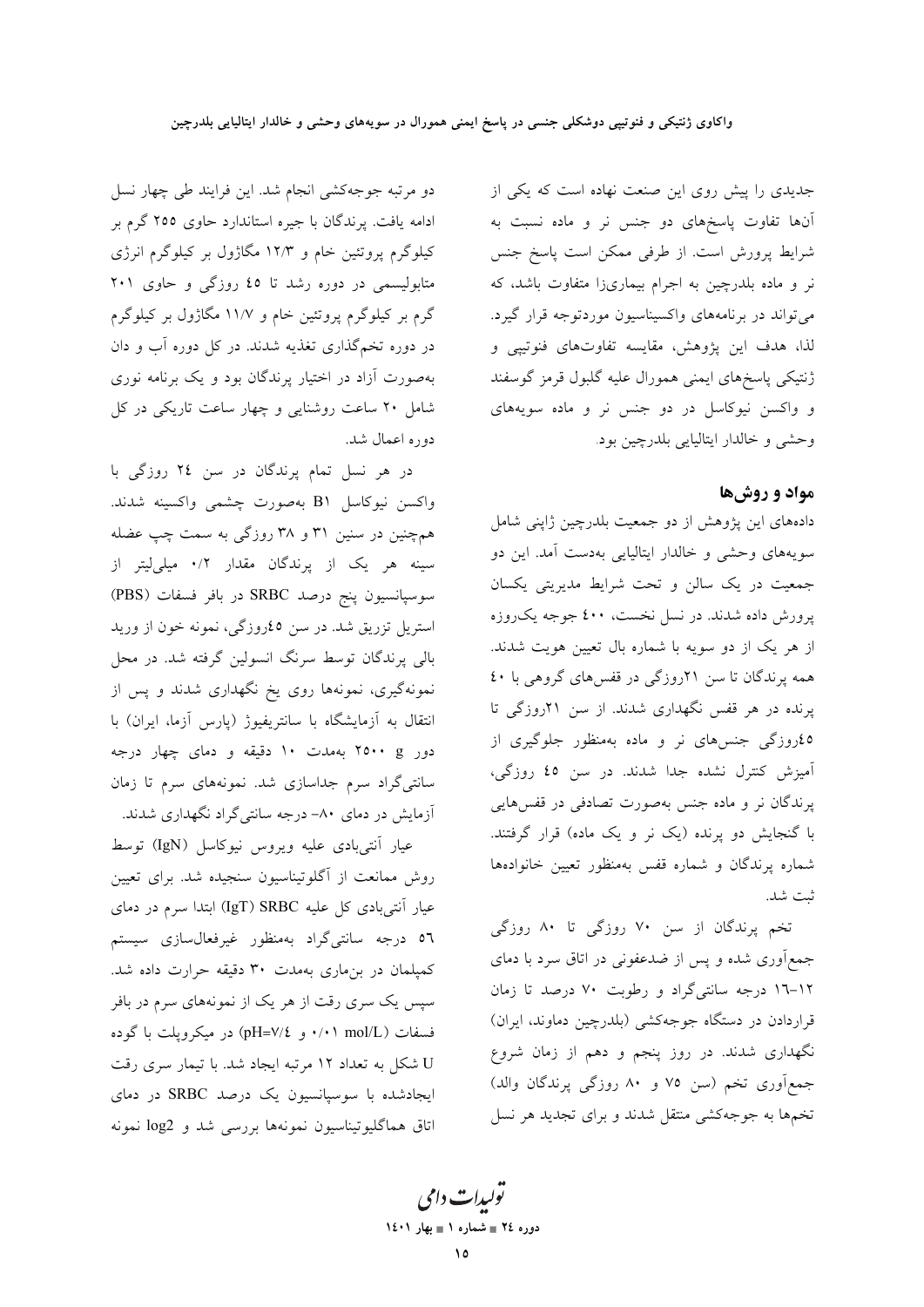هماگلوتینهشده بهعنوان پاسخ ایمنی پرندگان ثبت شد. بهمنظور تعيين ايمونوگلوبولين IgY) Y) فرايند فوق با جایگزینی محلول ۱/٤ درصد ٢-مرکاپتواتانول به جای PBS انجام شد. هر یک از اندازهگیریها دو مرتبه تکرار شدند و میانگین دو پاسخ بهعنوان پاسخ سیستم ایمنی همورال منظور شد. در مواردی که اختلاف دو آزمایش بیش تر از یک واحد بود، آزمایش تکرار شد. بهمنظور تعیین عیار ایمونوگلوبولین IgN) M) مقدار بهدستآمده برای IgT از IgY کسر شد. دادههای حاصل با استفاده از نرمافزار R (نسخه 3.4.1) برای مدل (۱) تجزیه و میانگینها با روش توکی–کرامر مقایسه شدند. ساختار دادههای مورداستفاده در این مطالعه در جدول (١) نشان داده شده است.

 $\mathbf{y}_{ij} = \boldsymbol{\mu} + \mathbf{S}_i + \mathbf{e}_{ij}$  $($ ابطه ۱) در این مدل، y<sub>ij،</sub> مشاهده jjم از جنس ji، په میــانگین جمعیت؛ S<sub>i،</sub> جنس jام (نر و ماده) و e<sub>ij.</sub> خطـای آزمایشــی است.

با توجه به ساختار دادهها (چهار نسل اطلاعات برای بلدرچين سويه وحشى و سه نسل براى بلدرچين سويه

| بهمنظور برأورد اثر ژنتيكي افزايشي مستقيم با فرض                 |
|-----------------------------------------------------------------|
| وجود تفاوت مؤلفهها بین دو جنس در مدل در نظر گرفته               |
| شد. به همین منظور، از یک مدل دام ساده با قابلیت                 |
| تفکیک برآوردها بین دو جنس (رابطه ۲) استفاده شد.                 |
| (رابطه ۲)<br>$y = Xb + Za + e$                                  |
| در این مدل، y، بردار مشاهدات (هر یک از صفات                     |
| در جنس b؛ b، بردار مربوط به اثرات ثابت نسل و هیج                |
| برای هر یک از صفات در جنس؛ a، بردار مربوط به اثرات              |
| تصادفی حیوانات برای هر یک از صفات در جنس و                      |
| ماتریسهای X و Z که مشاهدات را بهترتیب به آثار ثابت              |
| و تصادفی ارتباط می <mark>دهند و e، بردار اثرات باقیمانده</mark> |
| است. برآورد مؤلفههای واریانس با بسته آماری                      |
| MCMCglmm انجام شد [ ۲۰]. برای این منظور، به تعداد               |
| یک میلیون نمونه با قلقگیری یک صدهزار نمونه و فاصله              |
| نمونهگیری ۱۰۰ تولید شد. به همگرایی رسیدن زنجیره                 |
| نمونهگیری در نظر گرفته شده با روش تشخیص <i>ی</i>                |
| جرویک بسته نرمافزاری BOA کنترل شد [۱۹].                         |

خالدار ايتاليايي) و هدف مطالعه، تنها اثر تصادفي حيوان

| بيش ترين | كمترين        | میانگین ± انحراف معیار              | تعداد ركورد  | پاسخ ايمني همورال |
|----------|---------------|-------------------------------------|--------------|-------------------|
|          |               | سويه وحشى                           |              |                   |
| 11/0     | $\cdot/0$     | $2/1V \cdot \pm 1/7\Lambda$         | 1.77         | IgT*              |
| ٩        | $\cdot/0$     | $Y/922 \pm 1.777$                   | 1.77         | IgY               |
| ٩        | $\cdot/0$     | $1/1$ $V$ $1 \pm 1/221$             | 1.77         | IgM               |
| $\gamma$ |               | $V/70Y \pm Y/77Y$                   | 910          | IgN               |
|          |               | سويه خالدار ايتاليايي               |              |                   |
| 9/0      | $\frac{1}{2}$ | $\Upsilon/9 \cdots \pm 1/71 \wedge$ | 400          | IgT               |
| ٦        |               | $Y/Y$ ov $\pm$ $\cdot$ /077         | 400          | IgY               |
| ٦        | $\cdot/0$     | $1/02r \pm 1.79V$                   | 400          | IgM               |
| $\gamma$ |               | $9/172 \pm 7/27V$                   | $\Lambda$ ۲۹ | IgN               |

جدول ۱. ویژگی های دادههای مورداستفاده در سویه وحشی و خالدار ایتالیایی

ag Log 2 عيار ايمني همورال كل عليه JgY (Log2)SRBC). عيار ايمونوگلوبولين Y عليه IgM SRBC و. عيار ايمونوگلوبولين M عليه SRBC، و SgI ياسخ ايمني همورال عليه واكسن نيوكاسل (NDV).

توں ات دامی دوره ٢٤ = شماره ١ = بهار ١٤٠١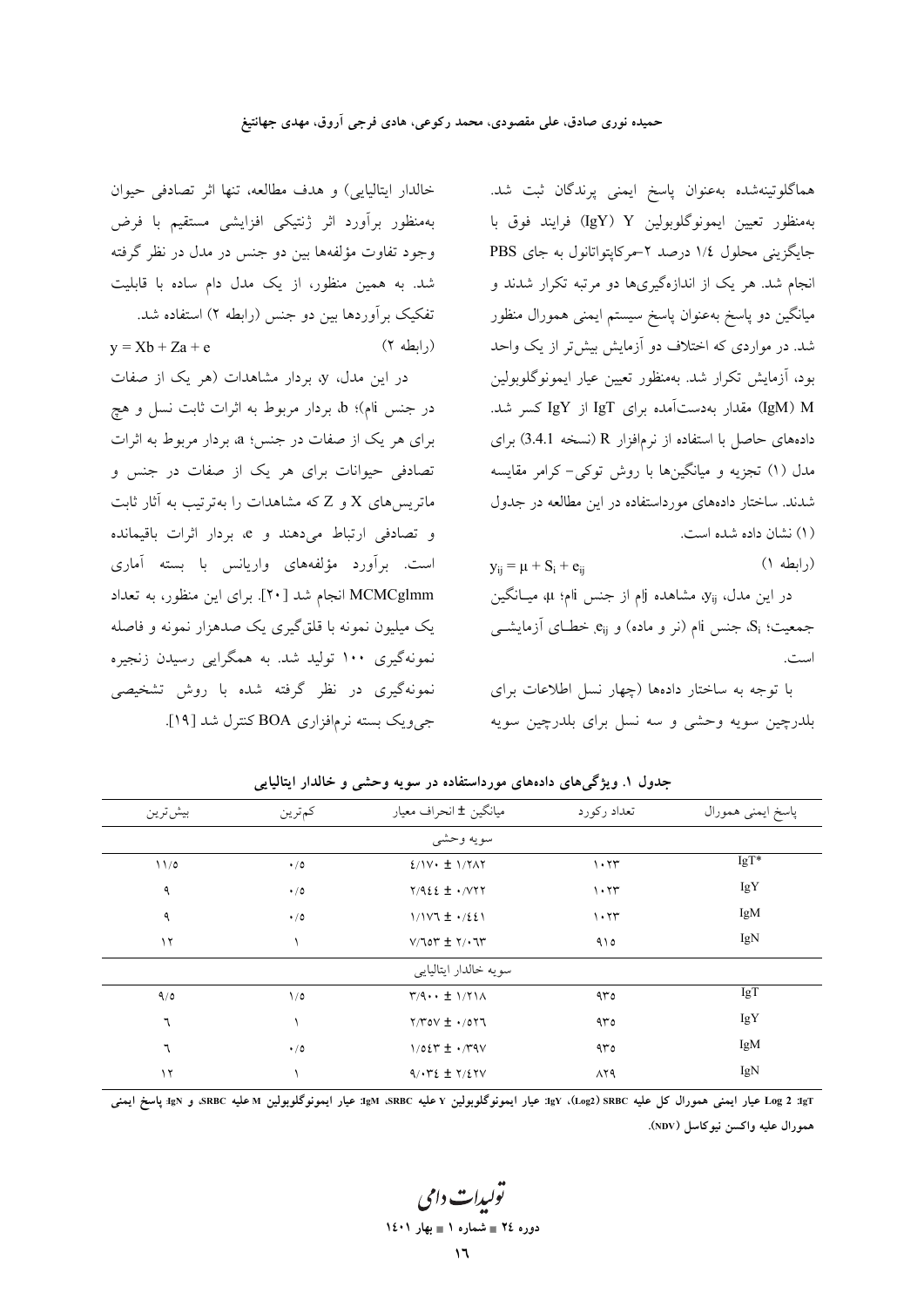نتايج و بحث

مقايسه فنوتيپي پاسخهای ايمنی همورال بين نرها و مادهها در دو سویه وحشی و خالدار ایتالیایی در جدول (۲) نشان داده شده است. در هیچیک از دو سویه تفاوت پاسخ ایمنی همورال در دو جنس معنیدار نبود. ثبت پاسخهای ایمنی همورال پرندگان در سن ٤٥ روزگی انجام شد که سن آغاز تخمگذاری در مادهها است. لذا پاسخ بالاتر در مادهها میتواند ناشی از آثار مادری و در پاسخ به عملکرد جنس ماده در جهت تأمین آنتیبادیهای موردنیاز در تخم باشد [۲۱]. در مرغ بومی و یک لاین سنگین وزن تجاری، عملكرد سيستم ايمني همورال عليه SRBC براي IgT و IgY در هر دو جنس نر و ماده از پاسخهای ایمنی همورال در مطالعه حاضر بر روی سویههای وحشی و خالدار ایتالیایی بالاتر بود [11]، درحالی که عملکرد IgM در سويههاي بلدرچين موردبررسي در مطالعه حاضر بالاتر از سویههای مرغ بود. در مطالعه پاسخهای ایمنی در دو جنس نر و ماده مرغ، مقادیر IgT و IgY در جنس ماده

| یک لاین تجاری بالاتر از جنس نر بود، هرچند تفاوتی در |
|-----------------------------------------------------|
| عملکرد دو جنس نر و ماده سویه بومی مشاهده نشد        |
| [۱۲]. پاسخهای ایمنی همورال علیه SRBC در مراحل       |
| اولیه تخمگذاری در جنس ماده در هر دو سویه تجاری و    |
| بومی بیش تر از سنین پایانی دوره تخمگذاری گزارش شد   |
| [۱۲]. مطالعه عملکرد سیستم ایمنی گنجشک در مراحل      |
| مختلف زندگی نیز نشاندهنده پاسخهای ایمنی قویتر در    |
| مادهها نسبت به جنس نر بود [۲۲]. در بلدرچین ژاپنی،   |
| تفاوتی در تعداد گلبولهای سفید دو جنس نر و ماده در   |
| سنين مختلف گزارش نشد [٢٣].                          |

براساس بررسىهاى انجامشده، بهنظر مىرسد تاكنون یژوهشی درخصوص برأورد پارامترهای ژنتیکی پاسخهای ایمنی همورال در دو جنس نر و ماده در بلدرچین گزارش نشده است، لذا مطالعه حاضر مي تواند نخستين گزارش باشد. برأورد پارامترهای ژنتیکی پاسخ ایمنی همورال علیه SRBC و NDV در دو جنس نر و ماده در سویه وحشی در جدول (۳) نشان داده شده است.

| P value                 | <b>SEM</b>                 | نرها              | مادەھا                                  | پاسخهاي ايمني همورال |  |  |  |  |  |
|-------------------------|----------------------------|-------------------|-----------------------------------------|----------------------|--|--|--|--|--|
| سويه وحشى               |                            |                   |                                         |                      |  |  |  |  |  |
| $\cdot$ /100            | $\cdot$ /9 $\cdot$ 9       | 2/127             | 0/170                                   | IgT                  |  |  |  |  |  |
| $\cdot$ / $\vee$ 79     | $\cdot$ / $\cdot$ )        | $Y/\Lambda$       | $\mathbf{r}/\cdot \mathbf{q}\mathbf{r}$ | IgY                  |  |  |  |  |  |
| $\cdot/\lambda\epsilon$ | $\cdot /711$               | 1/7VA             | 1/9Vr                                   | IgM                  |  |  |  |  |  |
| $\cdot$ /0۳9            | $\cdot$ /7 $\cdot$ $\cdot$ | $V/Y$ or          | V/A99                                   | IgN                  |  |  |  |  |  |
|                         | سويه خالدار ايتاليايي      |                   |                                         |                      |  |  |  |  |  |
| $\cdot$ / $70$          | $\cdot$ /٦ $\cdot$ Λ       | $Y/\Lambda$ 9 $V$ | $2/\lambda \cdot \Lambda$               | IgT                  |  |  |  |  |  |
| $\cdot$ /177            | $\cdot$ /01۳               | $Y/Y$ JA          | $Y/\Lambda$                             | IgY                  |  |  |  |  |  |
| $\cdot$ /19 $\wedge$    | $\cdot/\vee\cdot$          | 1/779             | 1/721                                   | IgM                  |  |  |  |  |  |
| $\cdot$ /۲۲۳            | $\cdot$ / $\sqrt{V}$       | $\Lambda/027$     | 9/11                                    | IgN                  |  |  |  |  |  |

جدول ۲. میانگین پاسخهای ایمنی همورال در نرها و مادههای دو سویه بلدرچین وحشی و خالدار ایتالیایی

IgT عيار ايمني همورال كل عليه IgY (Log2)SRBC عيار ايمونوگلوبولين Y عليه IgM ،SRBC عيار ايمونوگلوبولين M عليه SRBC، و IgN، پاسخ ايمني همورال عليه واكسن نبوكاسل (NDV).

تو<sub>لیدا</sub>ت دامی دوره ٢٤ = شماره ١ = بهار ١٤٠١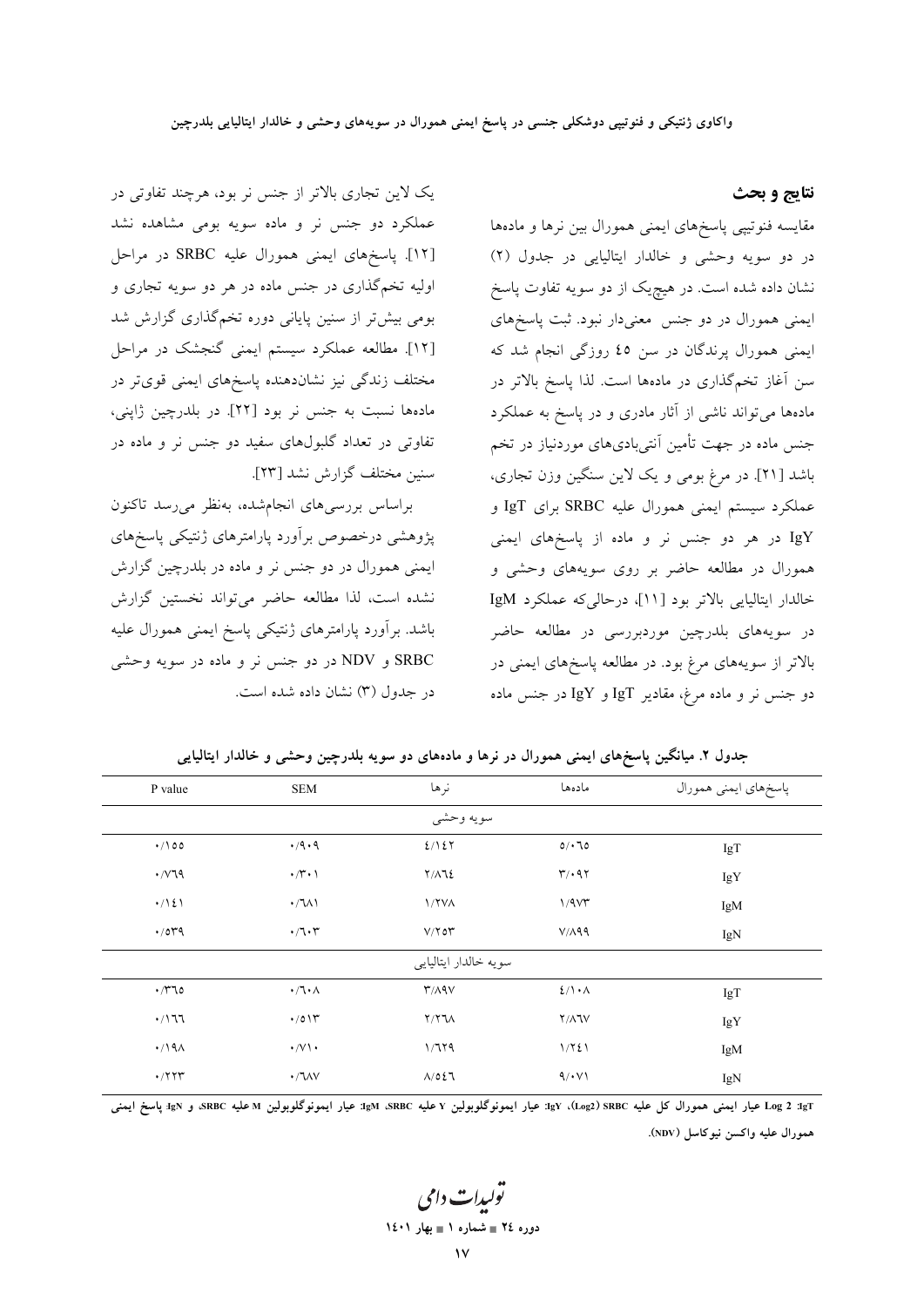حمیده نوری صادق، علی مقصودی، محمد رکوعی، هادی فرجی آروق، مهدی جهانتیغ

| واريانس محيطي        |              | وراثت پذیر ی± انحراف استاندار د                                                                  |                                                                                      | واریانس افزایشی                |                     | واريانس فنوتيپي         |       | ايمني همورال |  |
|----------------------|--------------|--------------------------------------------------------------------------------------------------|--------------------------------------------------------------------------------------|--------------------------------|---------------------|-------------------------|-------|--------------|--|
| مادەھا               | نہ ھا        | مادەھا                                                                                           | نہ ھا                                                                                | مادەھا                         | نہ ھا               | مادەھا                  | نہ ھا | جنس          |  |
| $Y/\cdot T$          | $1/\lambda$  |                                                                                                  | $\cdot$ / $\lambda$ $\lambda$ $\pm$ $\cdot$ / $\cdot$ $\lambda$                      | $\cdot$ / $\vee$ $\vee$ $\vee$ | $\cdot$ /2 \ V      | $Y/\Sigma Y_0$          | Y/YY  | IgT          |  |
| $\mathcal{M}^{\ast}$ | ۱۳۹۸.        | $\cdot$ / $VV + \cdot$ / $\cdot$ $V$                                                             | $\cdot$ /1۳1 $\pm$ $\cdot$ / $\cdot$ $\cdot$ 9                                       | .797                           | $\cdot$ /۲۱۱        | 1/7V7                   | 1/7.9 | IgY          |  |
| $\cdot$ /921         | $\cdot$ /1۳٤ | $\cdot$ /112 $\pm$ $\cdot$ / $\cdot$ 10                                                          | $\cdot$ / $\uparrow$ $\uparrow$ $\uparrow$ $\downarrow$ $\cdot$ / $\cdot$ $\uparrow$ | $\cdot$ /\\\                   |                     | 1/27                    | .7901 | IgM          |  |
| $Y/YY\Lambda$        | ۲/۳۱٤        | $\cdot$ $/$ $\uparrow$ $\uparrow$ $\uparrow$ $\downarrow$ $\cdot$ $/$ $\cdot$ $\uparrow$ $\cdot$ | $\cdot$ /۲۱٤ $\pm$ $\cdot$ / $\cdot$ $\cdot$ $\cdot$                                 | $\cdot$ /10)                   | $\cdot$ / 1 $\cdot$ | $\mathbf{r}/\mathbf{v}$ | 7/922 | IgN          |  |

جدول ۳. برآورد پارامترهای ژنتیکی پاسخ ایمنی همورال در دو جنس نر و ماده در سویه وحشی

Log 2 :IgT عيار ايمنى همورال كل عليه IgY (Log2) SRBC عيار ايمونوگلوبولين Y عليه IgM SRBC عيار ايمونوگلوبولين M عليه SRBC، و IgN: پاسخ ايمنى همورال عليه واكسن نيوكاسل (NDV).

> بیش ترین برآورد وراثتپذیری در پاسخ ایمنی همورال عليه SRBC در مورد IgT در يرندگان نر مشاهده شد، که بالاتر از مقدار آن در مادهها بود (۱۸۷/۰ در مقايسه با ١٥٣٪). در هر دو جنس سويه وحشي، در مورد IgM کم ترین برآورد وراثت پذیری بهدست آمد، هرچند اختلاف کمی بین برآوردهای دو جنس مشاهده شد. در سویه وحشی برآورد وراثتپذیری علیه NDV در مادهها بیشتر از نرها بود (۲۹۸/۰ در مقایسه با ۰/۲۱٤) که نشان میدهد تنوع بیشتری برای این دو صفت در بلدرچین ماده است. لذا در برنامههای اصلاح نژادی می تواند پاسخ بهتری نسبت به انتخاب در جنس نر نشان دهد. با استفاده از سه نسل اطلاعات پاسخ ایمنی همورال در بلدرچین ژاپنی سویه وحشی و با درنظرگرفتن اثر جنس بهعنوان اثر ثابت در مدل، وراثتپذیری IgY ،IgT و IgM بهترتیب ۰/۲۱، ۰/۲٤ و ۰/۲۰ برآورد شد که بالاتر از مقادیر برآوردشده در مطالعه حاضر بود [۷]. تفاوت در نتایج تحقیق حاضر با سایر با سایر مطالعات ممکن است به دلایل مختلف از جمله ساختار دادهها، مدل مورد استفاده، روش برآورد مؤلفههای واریانس، تعداد داده و ... متفاوت باشند. با وجود این، با توجه به اینکه مطالعه مشابهی در خصوص برأورد مستقل وراثت پذیری پاسخهای ایمنی همورال در دو جنس نر و ماده بلدرچین وجود ندارد،

بهمنظور آگاهی از ماهیت ژنتیکی این صفات مطالعه حاضر ضروري بهنظر مي رسد.

در جدول (٤) برآورد پارامترهای ژنتیکی پاسخ ایمنی همورال عليه SRBC و NDV در دو جنس نر و ماده در سويه خالدار ايتاليايي آورده شده است. در سويه خالدار ایتالیایی، بجز وراثتپذیری IgT در جنس ماده (۰/۱٤۷) تمامی مقادیر وراثتپذیری پاسخهای ایمنی همورال در دو جنس نر و ماده بیشتر از وراثتپذیری پاسخهای متناظر در سويه وحشى برآورد شد. لذا مى توان استنباط نمود که پاسخهای ایمنی همورال در سویه خالدار ایتالیایی بيش تر از سويه وحشى تحت تأثير اثر ژنتيكي افزايشي مستقیم قرار دارد. وراثتپذیری IgT در بلدرچین نر خالدار ایتالیایی ۰/۳٤۲ برآورد شد که بیشتر از وراثت-پذیری این صفت برای مادههای این سویه (١١٤٧) و وراثتپذیری این صفت برای نرهای سویه وحشی (۱۸۷/۰) است. در بین برآوردهای وراثتپذیری پاسخهای سیستم ایمنی همورال علیه SRBC در سویه خالدار ایتالیایی بیش ترین پاسخها به IgY تعلق دارد (۱۹٪۰ برای نرها و ۰/۲٦۸ برای مادهها). وراثتپذیری IgY در نرهای سویه خالدار ایتالیایی بیش از سه برابر مقدار برآوردشده برای نرهای سویه وحشی است (۱۹٪۰ در مقایسه با ۰/۱۳۱). همچنین این برآورد در نرهای سویه خالدار

تو<sub>لیدا</sub>ت دامی دوره ٢٤ = شماره ١ = بهار ١٤٠١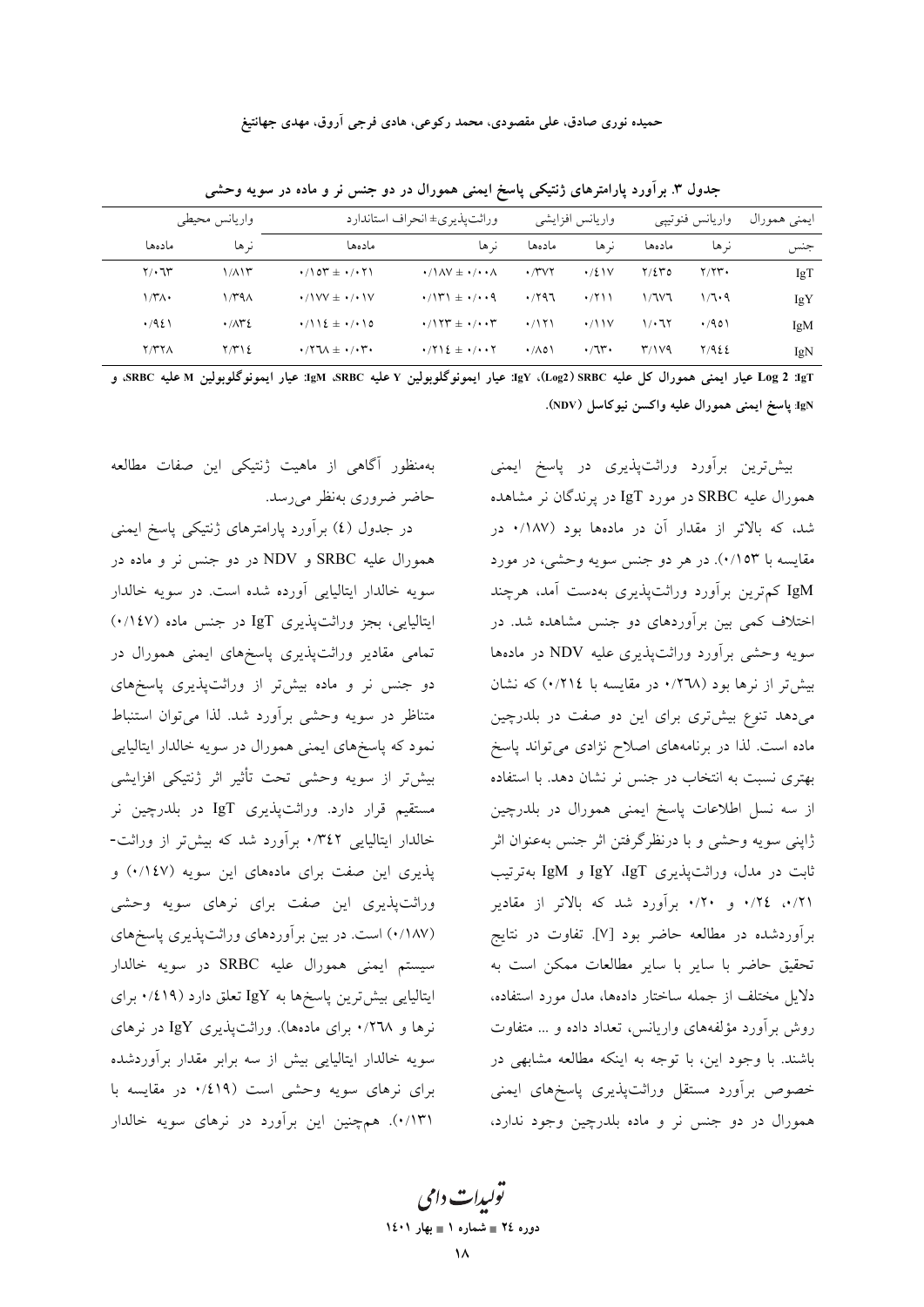ایتالیایی بیش تر از برآورد وراثتپذیری در مادههای این سويه است. لذا مي توان انتظار داشت كه انتخاب ژنتيكي برای IgY در بلدرچین نر خالدار ایتالیایی پیشرفت بیشتری نسبت به جنس و سویه دیگر ایجاد کند. برآورد وراثت یذیری ۰/۲۲۰ برای IgM نیز در نرهای سویه خالدار ایتالیایی بیش تر از نرهای سویه وحشی و مادههای سويه خالدار ايتاليايي بود. با توجه به اين كه در مطالعه حاضر دو مرحله تزريق SRBC به فاصله يک هفته انجام شده است، پاسخهای IgY بالاتر از IgM بودهاند. معمولاً در مرحله دوم و یادآور چالش با آنتیژن، سلولهای خاطره سیستم ایمنی که مسئول تولید IgY هستند فعالتر می شوند و پاسخهای بالاتری موردانتظار است. مقادیر بالاتر وراثتپذیری IgY نسبت به IgM در هر دو سویه وحشی و خالدار ایتالیایی و هر دو جنس دور از انتظار نبود. این نتایح با مطالعه پاسخ سیستم ایمنی بر روی مرغ مطابقت داشت [۱۲]. نتايج مربوط به IgN در سويه خالدار ايتاليايي بهدليل غيرمنطقىبودن در جدول گزارش نشده است.

در بین تمام پاسخهای موردبررسی وراثتپذیری IgY در نرهای سویه خالدار ایتالیایی با برآورد ۰/٤١٩ بیش ترین مقدار را نشان داد که بیش تر از برآورد وراثتپذیری برای مادههای سویه خالدار ایتالیایی و

نرهای سویه وحشی بود. مقادیر وراثتپذیری برای IgN در دو جنس نر و ماده سویه خالدار ایتالیایی بسیار بالا و در واقع بیشبرآورد است. هرچند مقدار فنوتیپی IgN در بین تمام پاسخهای موردمطالعه بالاترین بود (٣٤./٩)، برآورد غیرمنطقی وراثت پذیری برای این صفت در جدول گزارش نشد که میتواند ناشی از عمق کم شجره در بلدرچین خالدار ایتالیایی (سه نسل)، اشکال در ساختار دادهها، یا کمبودن تعداد رکورد برای این صفت باشد. بهطورکلی در مقایسه دو جنس، هرچند از نظر فنوتیپی عملکرد نرها و مادهها در پاسخ به آنتیژنهای موردمطالعه تفاوت معنیداری نداشت، ولی پاسخهای ایمنی در نرها بيش تر از مادهها تحت تأثير اثر ژنتيكي افزايشي بود.

در مطالعه حاضر، پاسخ ایمنی همورال در مادهها و نرها بود تفاوت معنىدارى نداشت، هرچند وراثتپذیری در نرها بیش تر از مادهها برآورد شد. بیش ترین وراثت پذیری ها در هر دو سویه و هر دو جنس مربوط به پاسخ ایمنی علیه NDV بود، لذا میتوان انتظار داشت انتخاب ژنتیکی برای IgN موجب بهبود عملکرد سیستم ایمنی عمورال در بلدرچین شود. همچنین، با توجه به برآورد وراثتپذیری و شدت انتخاب بیشتر در نرها، انتخاب ژنتیکی پاسخهای ایمنی در نرها موجب پیشرفت ژنتیکی بیشتری میشود.

| واريانس محيطي                |              |                                                           | وراثتپذیری ± انحراف استاندارد                  | واریانس افزایشی             |                            | واريانس فنوتيپي |                |              |
|------------------------------|--------------|-----------------------------------------------------------|------------------------------------------------|-----------------------------|----------------------------|-----------------|----------------|--------------|
| مادەھا                       | نہ ھا        | مادەھا                                                    | نہ ھا                                          | مادەھا                      | نہ ھا                      | مادەھا          | نہ ھا          | ايمني همورال |
| Y/Y                          | <b>Y/AAE</b> | $\cdot$ /12V $\pm$ $\cdot$ / $\cdot$ $\wedge$ 9           | $\cdot$ /۳٤٢ $\pm$ $\cdot$ / $\cdot$ ۳۹        | $\cdot$ /۳۸۱                | 1/299                      | Y/091           | 2.77           | IgT          |
| $1/1\gamma$                  | 1/900        | $\cdot$ /۲٦ $\lambda$ $\pm$ $\cdot$ / $\cdot$ ۹ $\lambda$ | $\cdot$ /219 ± $\cdot$ / $\cdot$ 27            | .724                        | 1/211                      | 1/711           | ۳/۳٦٦          | IgY          |
| 1/09                         | Y/9YY        | $\cdot$ /172 $\pm$ $\cdot$ /1 $\cdot$ 9                   | $\cdot$ /۲۲ $\cdot$ $\pm$ $\cdot$ / $\cdot$ 21 | $\cdot$ /۲ $\cdot$ $\wedge$ | $\cdot$ / $\wedge$ $\circ$ | 1/77V           | $Y/V\S\Lambda$ | IgM          |
| $\qquad \qquad \blacksquare$ |              | $\overline{\phantom{0}}$                                  | -                                              | $\overline{\phantom{0}}$    |                            |                 |                | IgN          |

جدول ٤. برأورد پارامترهای ژنتیکی پاسخ ایمنی همورال در دو جنس نر و ماده در سویه خالدار ایتالیایی

IgT عيار ايمني همورال كل عليه IgY (Log2) SRBC عيار ايمونوگلوبولين Y عليه IgM ،SRBC عيار ايمونوگلوبولين M عليه SRBC، و IgN پاسخ ايمني همورال عليه واكسن نيوكاسل (NDV). نتايج مربوط به IgN در سويه خالدار ايتاليايي به دليل به دليل غير منطقي بودن در جدول گزارش نشده است.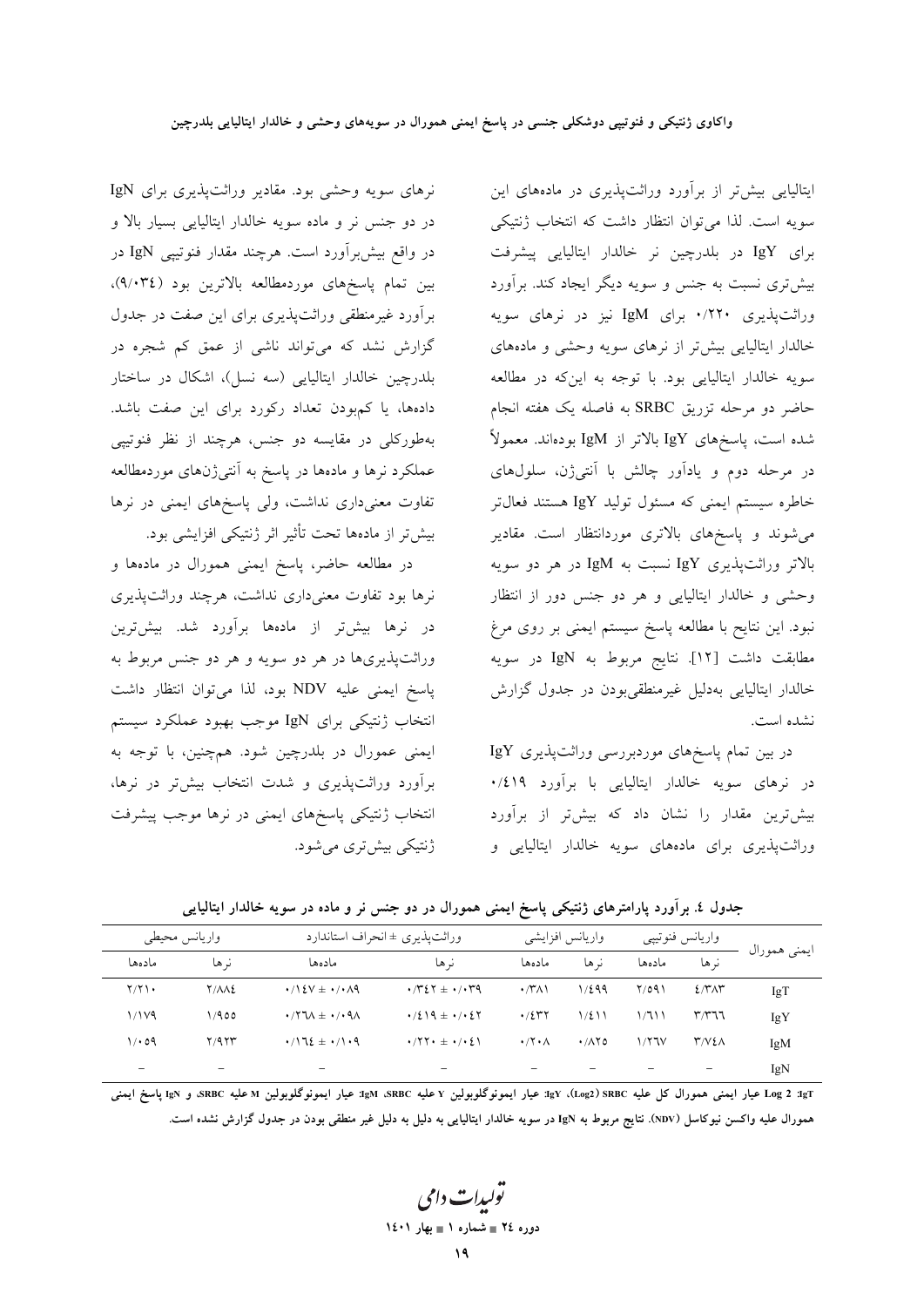blood cells to monitor humoral immunity in poultry: a scientometric evaluation*.* Poultry Sceince, 99(10): 4758-4768.

- 9. Cook IF (2008) Sexual dimorphism of humoral immunity with human vaccines*. Vaccine*, 26(29-30): 3551-5.
- 10. Huff GR, Huff WE, Balog JM and Rath NC (1999) Sex differences in the resistance of turkeys to Escherichia coli challenge after immunosuppression with Dexamethasone*.* Poultry Science, 78: 38-44.
- 11. Maghsoudi A, Vaez Torshizi R, Masoudi AA and Karimi Torshizi MA (2013) Sexual dimorphism in cellular and humoral immune responses in two strains of commercial Iranian Arian vs Western Azarbaijan native fowls*.* Iranian Journal of Animal Science, 44(4): 367-374. (in Persian).
- 12. Maghsoudi A, Vaez Torshizi R, Masoudi AA, Karimi Torshizi MA and Mohammad Hasan Z (2015) Comparison of humoral immune response and plasma protein concentrations in Western Azerbaijan native and Arian highproductive fowls*.* Animal Sciences Journal, 28(107): 169-182. (in Persian).
- 13. Martyka R, Rutkowska J and Cichon M (2011) Sex-specific effects of maternal immunization on yolk antibody transfer and offspring performance in zebra finches*.* Biology Letter, 7(1): 50-3.
- 14. Numata M, Kondo T, Nambo Y, Yoshikawa Y, Watanabe K and Orino K (2013) Change of antibody levels to ferritin in the sera of foals after birth: possible passive transfer of maternal anti-ferritin autoantibody via colostrum and agerelated anti-ferritin autoantibody production*.* Animal Science Journal, 84(12): 782-9.
- 15. Tavaniello S, Maiorano G, Siwek M, Knaga S, Witkowski A, Di Memmo D and Bednarczyk M (2014) Growth performance, meat quality traits, and genetic mapping of quantitative trait loci in 3 generations of Japanese quail populations (*Coturnix japonica*)*.* Poultry Science, 93(8): 2129-40.
- 16. Shokoohmand M, Emam Jomeh Kashan N and Emami Maybody MA (2007) Estimation of heritability and genetic correlations of body weight in different age for three strains of japanese quail*.* International Journal of Agriculture and Biology, 9(6): 945-947.
- 17. Zhang W, Aggrey SE, Pesti GM, Edwards HM Jr and Bakalli RI (2003) Genetics of phytate phosphorus bioavailability: phytate phosphorus bioavailability: heritability and genetic correlations with growth and feed utilization traits in a randombred chicken population*.* Poultry Science, 82(7): 1075-9.

تش*ک*ر و قدردان<sub>ی</sub> ز کارکنان پژوهشکده زیستفناوری دانشگاه زابل برای کمک به انجام أزمایشهای این پژوهش، تشکر و قدردانی مے گے دد.

تعارض مناف*ع* هيچگونه تعارض منافع توسط نويسندگان وجود ندارد.

### **منابع مورداستفاده**

- 1. Ebrahimi K, Dashab GR, Faraji-Arough H, Maghsoudi A and Rokouei M (2019). Genome scan of Japanese quail chromosome 5 for detecting QTLs of growth traits*. Animal Production Research*, 8(3): 87-95. (in Persian).
- 2. Faraji-Arough H, Rokouei M and Maghsoudi A (2019). Examination the strain and sex effect on blood serum biochemical parameters and growth traits of quail*.* Animal Sciences Journal, 32(123): 31-46. (in Persian).
- 3. Khanegir R, Rokouei M, Faraji-Arough H, Maghsoudi A and Dashab GR (2020). Mapping of Quantitative Trait Loci for Immunity Traits by Microsatellite Markers on chromosome 5 in Japanese Quail*.* Research on Animal Production, 11(27): 116-125. (in Persian).
- 4. Mahmoudi Zarandi M, Rokouei M, Vafaei Valleh M and Maghsoudi A (2020). Estimation of genetic parameters for body weight gain and feed efficiency traits in Japanese quail*. Animal Production*, 22(1): 9-22. (in Persian).
- 5. Jahan M, Maghsoudi A, Rokouei M and Faraji-Arough H (2020). Prediction and optimization of slaughter weight in meat-type quails using artificial neural network modeling*.* Poultry Science, 99: 1363-1368.
- 6. Mohammadi-Tighsiah A, Maghsoudi A, Bagherzadeh-Kasmani F, Rokouei M and Faraji-Arough H. (2020) Estimates of genetic parameters for body weights at late growth period and humoral immunity in Japanese quail*.* Iranian Journal of Animal Science, 51(1): 17-25. (in Persian).
- 7. Mohammadi-Tighsiah A, Maghsoudi A, Bagherzadeh-Kasmani F, Rokouei Mand Faraji-Arough H (2018) Bayesian analysis of genetic parameters for early growth traits and humoral immune responses in Japanese quail*.* Livestock Science, 2018(216): 197-202.
- 8. Maghsoudi A, Vaziri E, Feizabadi M and Mehri M (2020) Fifty years of sheep red

تولیدات دامی **1401  1 - 24 -**